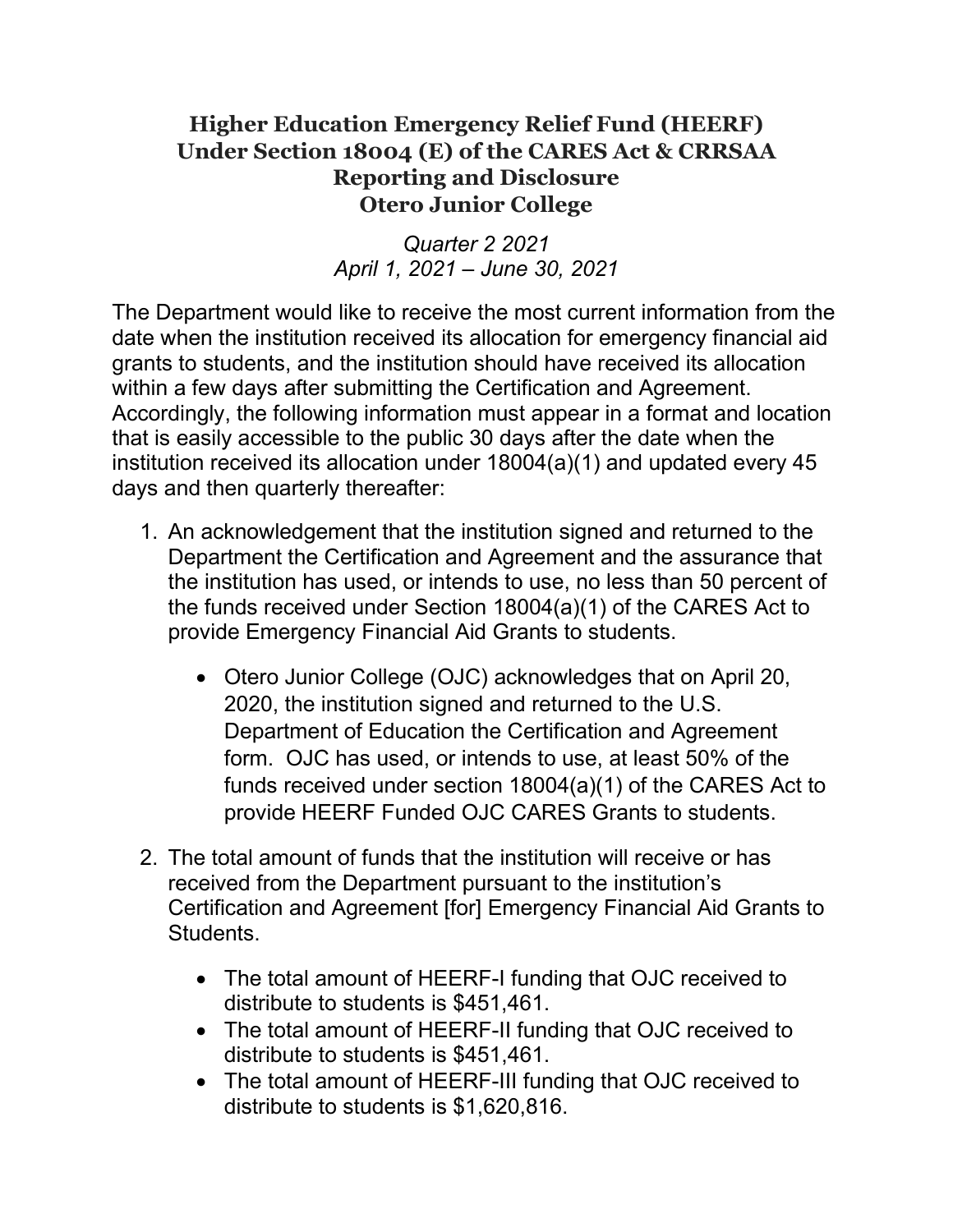- 3. The total amount of Emergency Financial Aid Grants distributed to students under Section 18004(a)(1) of the CARES Act as of the date of submission.
	- The total amount of HEERF-I funded OJC CARES Grants that have been distributed to OJC students as of June 30, 2021 is \$451,461.
	- The total amount of HEERF-II funded CRRSAA grants that have been distributed to OJC students in the quarter ending June 30, 2021 is \$79,425.
	- The total amount of HEERF-II funded CRRSAA grants that have been distributed to OJC students as of June 30, 2021 is \$450,945.
	- The total amount of HEERF-III funded ARP grants that have been distributed to OJC students in the quarter ending June 30, 2021 is \$2,680.
- 4. The estimated total number of students at the institution eligible to participate in programs under Section 484 in Title IV of the Higher Education Act of 1965 and thus eligible to receive Emergency Financial Aid Grants to students funded by HEERF.
	- The total number of students estimated to be eligible under Section 484 in Title IV is 238.
- 5. The total number of students who have received an Emergency Financial Aid Grant to students under Section 18004(a)(1) of the CARES Act.
	- The total number of students who have received an OJC HEERF II CRRSAA grant in Quarter 2 (4/1/21 – 6/30/21) is 234.
	- The total number of students who have received an OJC HEERF III ARP grant in Quarter 2 (4/1/21 – 6/30/21) is 4.
- 6. The method(s) used by the institution to determine which students receive Emergency Financial Aid Grants and how much they would receive under Section 18004(a)(1) of the CARES Act.
- 7. OJC awarded HEERF II and HEERF III grants to all eligible students, prioritizing those students with the highest need as demonstrated by their Expected Family Contribution (EFC). Grants were awarded per